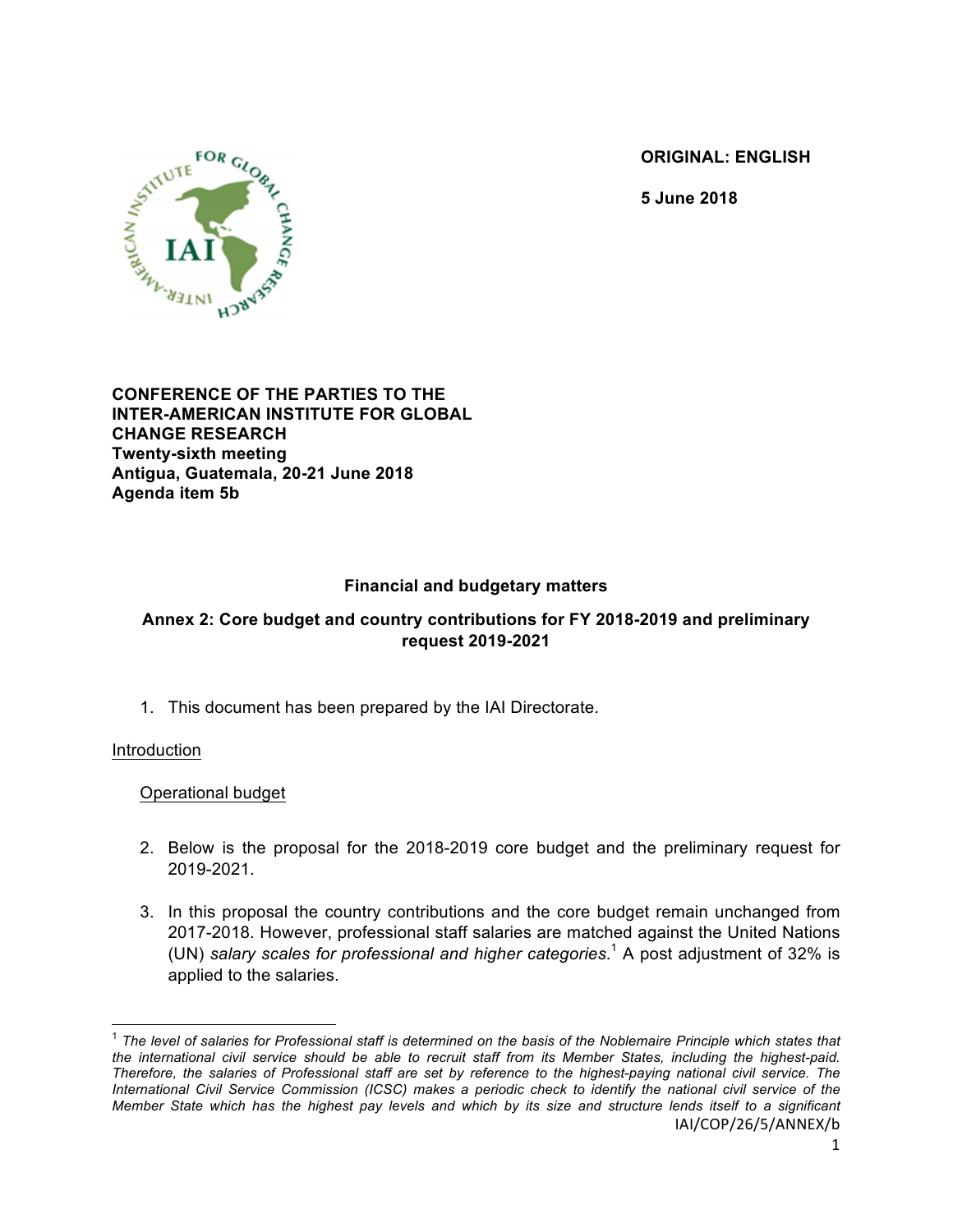## UN salary scales for professional and higher categories

- 4. The reasons for use of the *UN salary scales for professional and higher categories* are outlined below.
- 5. First, and currently, IAI Directorate salaries lack a base for comparisons when deciding on remuneration for new staff. This may lead to divergences in salaries among staff at the same level with equal responsibilities.
- 6. Second, the IAI Directorate would be able to apply the *Noblemaire* principle and be able to provide an adequate measurement of salaries for international civil servants. This will facilitate the ability of the IAI Directorate to more easily recruit staff from its Parties.
- 7. Third, it is also noted that most international and regional organizations adhere to the UN salary scales for professional and higher categories, the Organization of American States, perhaps the regional American organization with the governance structure most similar to that of the IAI, being a case in point.
- 8. Fourth, recruitment of international staff, particularly in terms of geographical balance, is facilitated since it becomes easier to explain remuneration and benefits.

## Overview of the IAI Directorate

## Posts, consultancies and internships

- 9. Administration of the IAI Directorate during the intersessional period has undergone several changes. These changes reflect efforts to streamline processes, implement a more coherent approach to staff responsibilities and tasks and, most importantly, reduce expenses.
- 10. The post of Operations Assistant was changed to Operations and financial assistant, part-time, to better reflect the needs of the IAI Directorate including support to the finance unit. This new post is also providing translation support, when needed.
- 11. The Director of Administration, Finance and Operations resigned from his post on 31 March 2018. A Director level position may not be necessary for this post and, until the IAI Directorate is able to ascertain its full requirements, the position is being held temporarily by an Acting Administration, Finance and Operations Officer.
- 12. The post of International Partnerships and UN Liaison was upgraded to a Director level in acknowledgement of substantial increased responsibilities, including management

<u> 1989 - Andrea Santa Andrea Andrea Andrea Andrea Andrea Andrea Andrea Andrea Andrea Andrea Andrea Andrea Andr</u>

*comparison. The federal civil service of the United States of America has to date been taken as the highest paid national civil service.* (see*: United Nations salaries, allowances, benefits and job classification: Salaries and post adjustment*. (URL: http://www.un.org/Depts/OHRM/salaries\_allowances/salary.htm)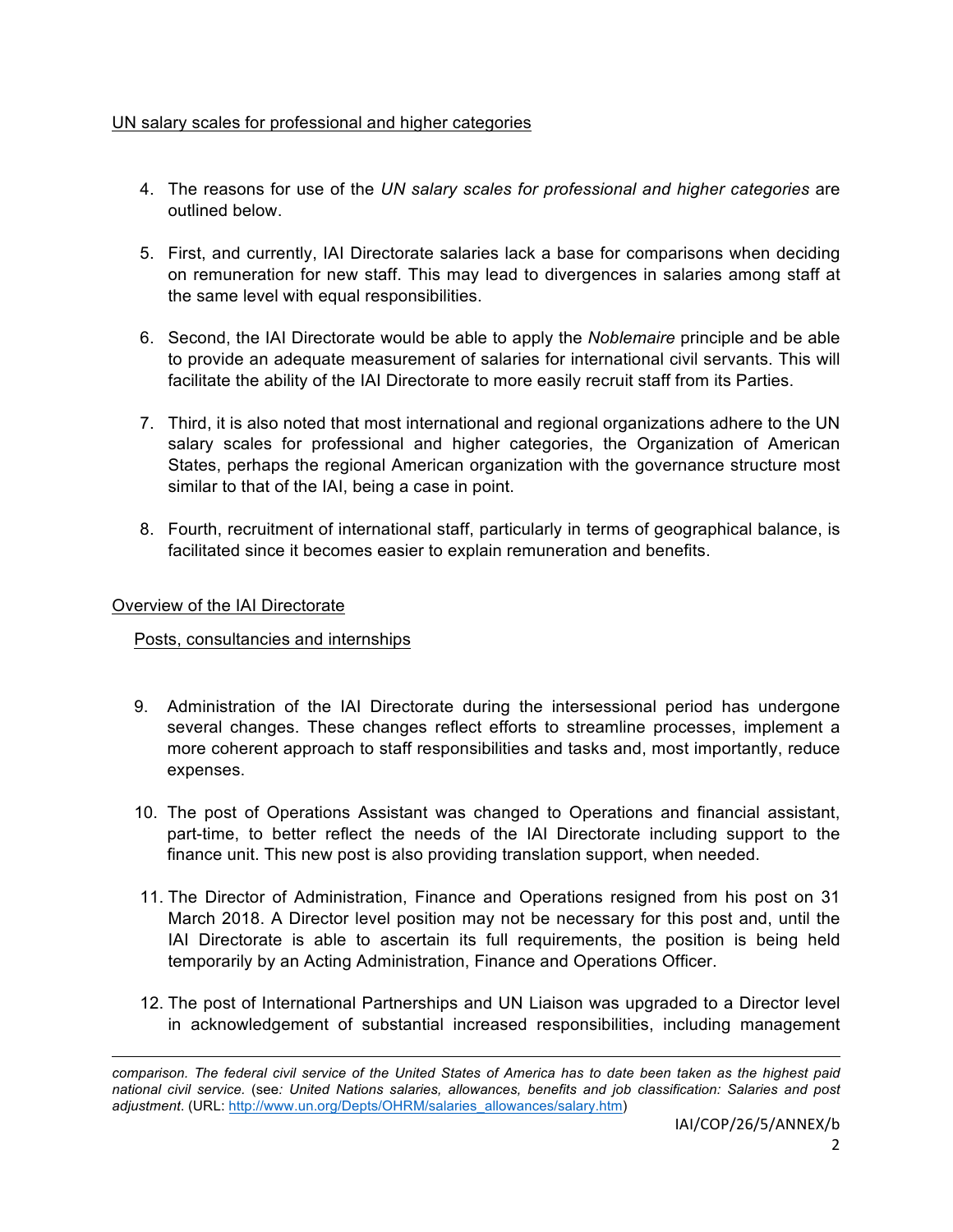and supervision of activities related to fund-raising and communications, and in light of the level of strategic advice provided to the Executive Director.

- 13. The post of Science-Policy is currently held by the Executive Director, given the termination of the consultancy in Buenos Aires, Argentina. Discussions are being held with the United States regarding possible support for the post.
- 14. The post of Executive Assistant to the Director was upgraded to include responsibilities related to the coordination of work on open data and information and communication technologies.
- 15. The consultancy for the post of Science-Policy counselor was not renewed as the expertise under this consultancy is available in the IAI Directorate.
- 16. However, use of consultancies has increased in the IAI Directorate, reflecting the need for temporary specialized services and also the need to reduce full time staff costs. In this regard, a consultancy for the provision of technical expertise in the development and implementation of an IAI open data catalog joined the IAI Directorate in 2018. The IAI Directorate acknowledges the generous contributions by the National Science Foundation (NSF) and the Center for Earth Observation Sciences (CEOS), the University of Alberta towards the partial fulfillment of the consultant´s fees.
- 17. A consultancy regarding expertise related to science was also acquired by the IAI Directorate with a view to providing an outside review of its work and assisting in the development of granting proposals and drafting of reports.
- 18. The IAI has started a process of recruiting interns supported by their countries or other sources. During the intersessional period, the Republic of Korea provided an internship to the IAI Directorate for a period of six months. This internship assisted the IAI Directorate in completing a number of projects including, but not limited to, a reconversion project to make missing information on the Conference of the Parties (CoP) available on the website, a consolidation and re-numbering of CoP Decisions, assigning meeting documents their correct categories and the development of a news and published research service to IAI Directorate staff. In September 2018 a new intern from Costa Rica will start her training experience with the IAI fully supported by the University of Michigan.
- 19. Information on changes to posts related to information and communication technologies is provided in the section below.

#### Information and communication technologies

20. Work related to information and communication technologies, including the IAI Directorate network, hardware and telephony were centralized through a contracting firm based in Montevideo, Uruguay. Previously, such services were dispersed with different responsibilities held by 2 different in-house consultants and two companies in Buenos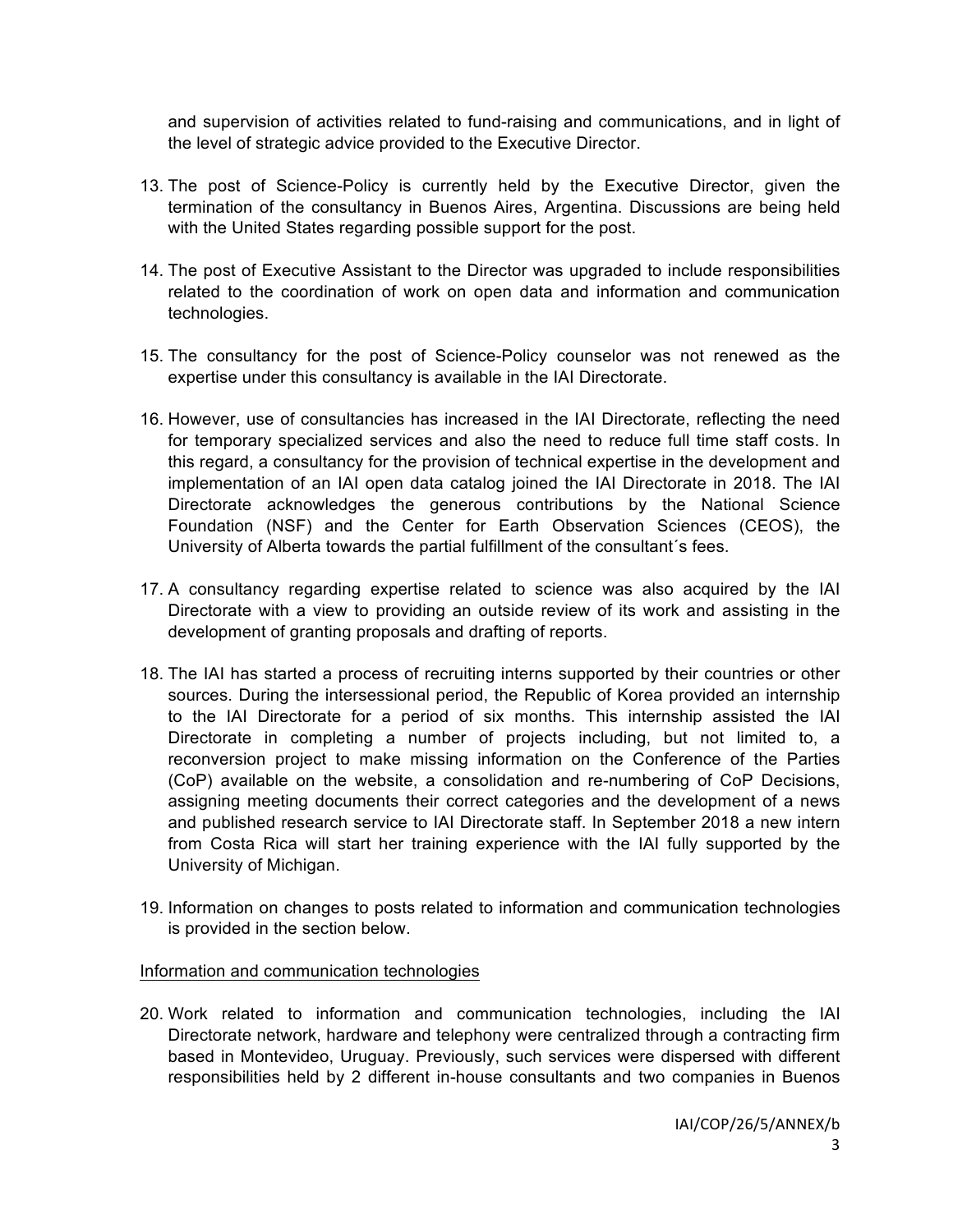Aires, Argentina. This rationalization of work has resulted in an annual saving of USD6000.

- 21. In addition, legal software licenses were updated or acquired, security of the network and website were strengthened and an IP telephony system implemented which has provided staff with office telephones.
- 22. Following several comments by participants of IAI video meetings on the nonfunctionality of the IAI Directorate´s video conference system, Big Blue Button, the IAI Directorate tested several different off-the-shelf packages, including GoToMeeting, ZOOM, and SKYPE for business. ZOOM met the requirements of the IAI Directorate, offered the best price and can accommodate multi-language needs. The software was acquired and is currently being used by IAI staff.

#### Implementation of the Tripartite Agreement

23. Information on implementation of the Tripartite Agreement is provided in document *Decision XXV/30: Implementation Committee for the Tripartite Structure of the IAI*, no. IAI/COP/26/13.

#### Internal Controls

- 24. Internal controls are monitored and updated as necessary and as appropriate. At the time of writing, there are no critical internal control issues outstanding either from the Financial and Administrative Committee or the External Auditors.
- 25. Information on the 2017-2018 Auditors Report is provided in document *Annex 3: Auditors Report and approval of Financial Status report*, no. IAI/COP/26/5/annex3. The Auditors report was received without qualifications.

#### Accounting and information management software

- 26. The Financial and Administrative Office of IAI continues to streamline everyday activities, financial reporting, project monitoring, while maintaining internal controls, and satisfactory external audit results.
- 27. As in past years, the budget for 2018/2019 includes the contracting of an additional position to improve management, reporting and analysis, particularly of the science and capacity building programs, and assist the development of accounting records, for those activities across Parties.
- 28. Besides the analysis of financial reports and requests received from the grantees, Finance and Administration is responsible for the assessment and monitoring of the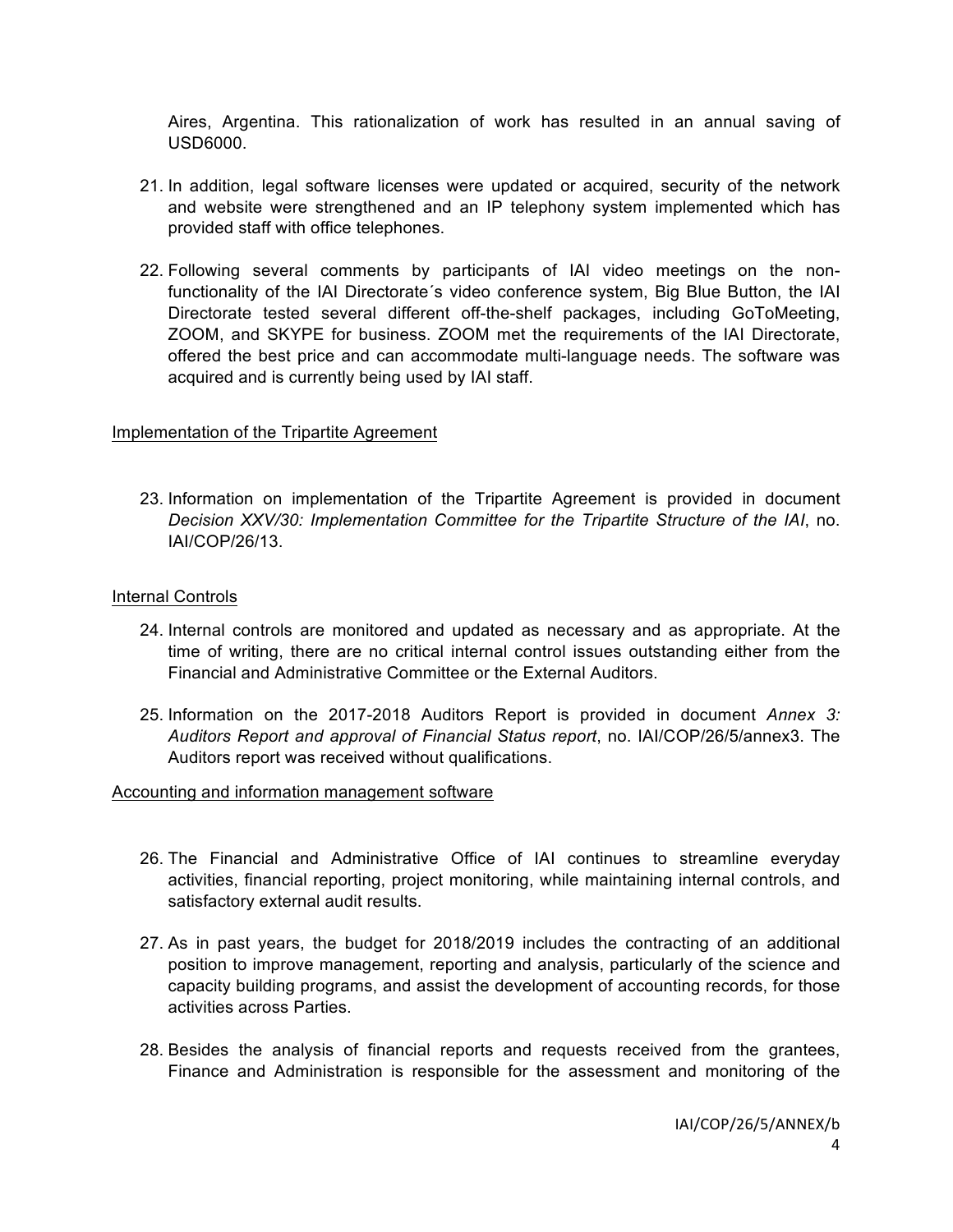financial and administrative capabilities of prospective and current grantees as well as for the control of all contracts issued by the Directorate.

29. Ongoing activities include budget development, strategic planning, as well as management reporting and analysis.

Budget Request for Fiscal Year 2018-2019: Overview

- 30. The Core budget comparison for 2018/2019 2017/2018 is presented in Table I below.
- 31. The Core budget preliminary request for fiscal years 2019-2021 is presented in Table II below.

## Core budget comparison

# **Table I: Budget Comparison 2018/2019 – 2017/2018 Summary by major category**

|                                     | <b>Fiscal Year</b> | <b>Fiscal Year</b> |                   |
|-------------------------------------|--------------------|--------------------|-------------------|
| <b>Amounts in US\$</b>              | 2018-2019          | 2017-2018          | <b>Difference</b> |
| <b>Salaries &amp; Benefits</b>      | 993,062            | 978,903            | 14,159            |
| <b>Travel</b>                       | 86,930             | 99,280             | (12, 350)         |
| <b>Equipment</b>                    | 13,198             | 10,700             | 2,498             |
| <b>Operational Costs</b>            | 233,810            | 218,117            | 15,693            |
| <b>Dissemination &amp; Outreach</b> | 19,000             | 39,000             | (20,000)          |
| <b>Director's Fund</b>              | 54,000             | 54,000             |                   |
| <b>Total</b>                        | 1,400,000          | 1,400,000          | (0)               |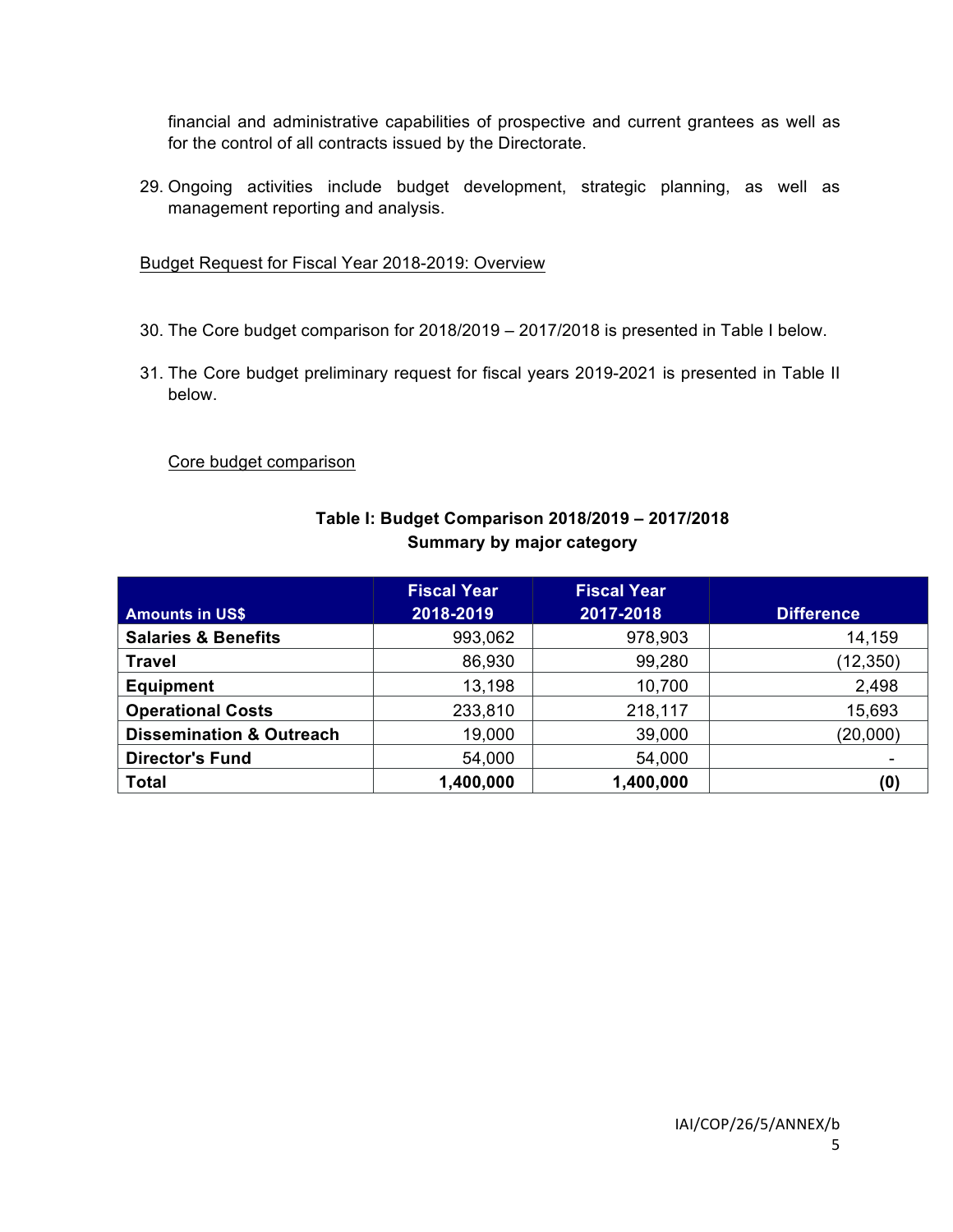## Preliminary request for 2019-2021

#### Core budget preliminary request for fiscal years 2019-2021

|                                     | <b>Fiscal Year</b> | <b>Fiscal Year</b> | <b>Fiscal Year</b> |
|-------------------------------------|--------------------|--------------------|--------------------|
| <b>Amounts in US\$</b>              | 2018-2019          | 2019-2020          | 2020-2021          |
| <b>Salaries &amp; Benefits</b>      | 993,062            | 1,056,616          | 1,057,710          |
| <b>Travel</b>                       | 86,930             | 91,232             | 93,940             |
| <b>Equipment</b>                    | 13,198             | 15,000             | 6,639              |
| <b>Operational Costs</b>            | 233,810            | 257,152            | 261,711            |
| <b>Dissemination &amp; Outreach</b> | 19,000             | 20,000             | 20,000             |
| <b>Director's Fund</b>              | 54,000             | 60,000             | 60,000             |
| <b>Total</b>                        | 1,400,000          | 1,500,000          | 1,500,000          |

# **Table II: Budget by Year 2018/2019 - 2019/2020 – 2020/2021 Summary by major category**

The budget for 19/20 and 20/21 are for reference and planning purposes, and each year a three-year budget will be presented, however approval for each one is made yearly.

#### Salaries and Benefits

- 32. Under this category the cost of 5 internationally recruited positions, 2 locally hired staff in Uruguay are budgeted.
- 33. The current details by employee status are provided in Table III below.

**Table III**

| <b>Employees by Type</b>   | <b>Quantity</b> |
|----------------------------|-----------------|
| <b>International Staff</b> | 5               |
| <b>Locally Hired (IAI)</b> | 2               |
| <b>Provided by LATU</b>    | 2               |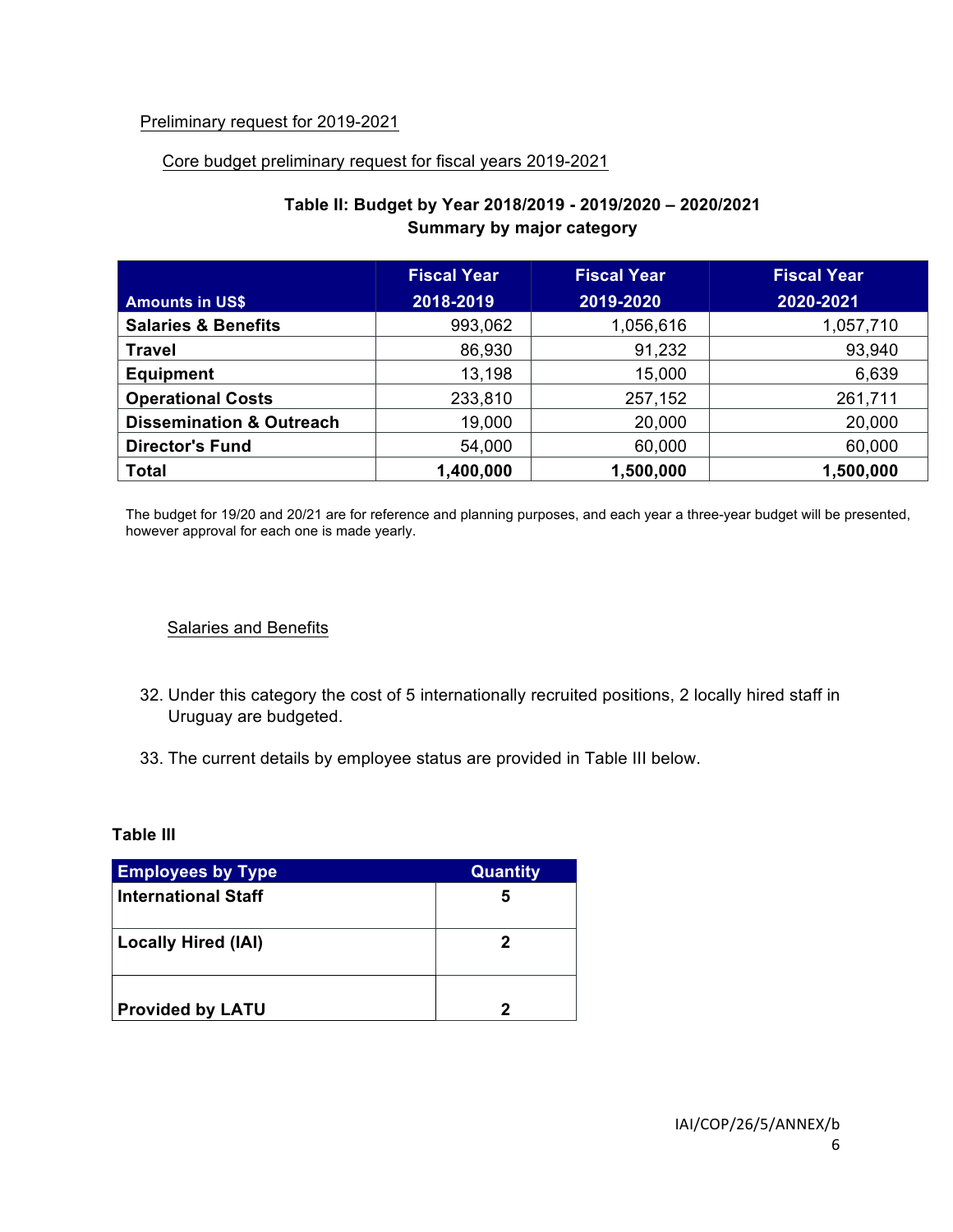34. Under the proposed 2018-2019 core budget, salaries of staff would be matched against the United Nations professional salary scales. Accordingly, salary scales would be based on Professional grades (P-1 to P-5) and two Director levels (D-1 and D-2)<sup>2</sup>.

## **Travel**

35. The travel budget for the 2018/2019 fiscal year has been decreased from the previous fiscal year. This item covers travel for EC, CoP, SAC, SPAC meetings, visit to Parties.

## Operational expenses

36. This budget category primarily includes support for the following: staff training, professional services (external audit, legal advice, IT Services, translations, accounting services, office supplies and communication costs, and meeting support for the Scientific Advisory Committee - SAC and for the Science-Policy Advisory Committee - SPAC).

## Dissemination and Outreach

37. The costs of the IAI outreach activities are expected to decrease from that of last year. This component of the budget also includes web design.

Director's Special Fund

38. The Director's Special Fund is level with the previous fiscal year at USD54,000.

## Party Contributions to the Core Budget

- 39. Country contribution under this proposal remains unchanged from 2017-2018.
- 40. However, it is noted that, excepting Parties which adhered to Decision XXII/10, the amount of contributions remains unchanged for most Parties since the entry into force of the *Agreement* in 1992.
- 41.Moreover, USD5000.00 in January 1992 had the same buying power as USD8974.19 in January 2018<sup>3</sup>, or, in other words, the purchasing power in 2018 of the Core Budget has decreased significantly.

 <sup>2</sup> See: United Nations International Civil Service Commission. *Salary scale for the Professional and higher categories: Annual gross salaries and net equivalents after application of staff assessment In US dollars - effective 1 January 2018.* (https://icsc.un.org/resources/sad/ss/sal201801.pdf)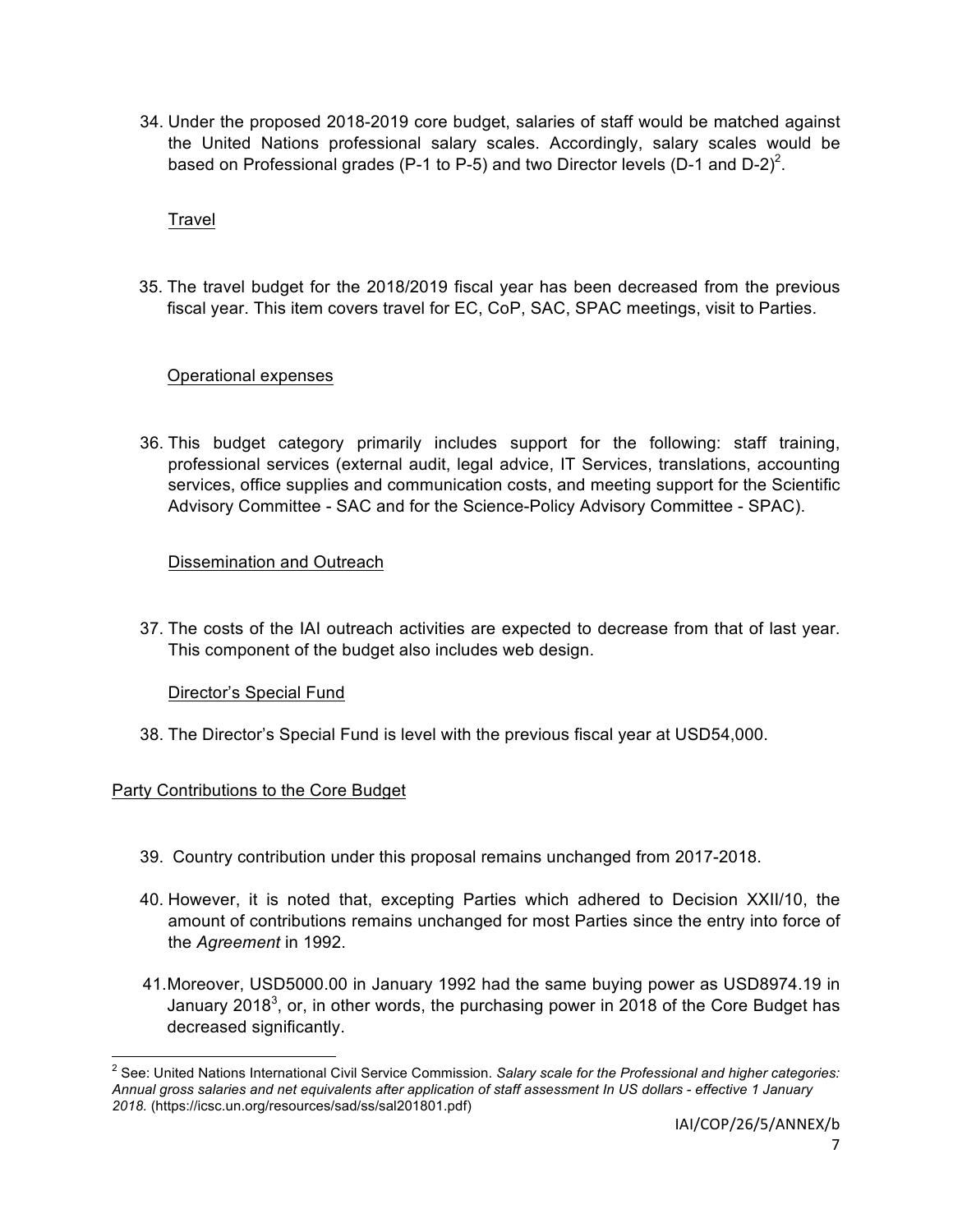- 42.Given the lateness in submitting or the non-submission of contributions by some Parties, the capacity of the IAI Directorate to meet its operational responsibilities is under strain.
- 43. While for fiscal year 2018-2019, the IAI Directorate proposes to not increase the level of contributions from the previous fiscal year, Parties may wish to consider voluntary increases to the core budget, particularly those Parties whose contributions have not increased since 1992.
- 44. It should be noted that the last increase to the budget was adopted by CoP-22 (Mexico, D.F., 2014) four years ago. The increase accorded by CoP-22 totaled USD116000.
- 45. During the 2018-2019 intersessional period, the IAI Directorate also proposes to work with the Financial and Administrative Committee to present to CoP-27 different options regarding increases to Party contributions and possible use of United Nations post adjustment scales on professional staff salaries.

## Recommendation

46. The Conference of the Parties is invited to consider adopting the draft decisions contained in the Annex to the present document.

 <sup>3</sup> United States. Department of Labor. Bureau of Labor Statistics. *CPI inflation calculator*. (https://www.bls.gov/data/inflation\_calculator.htm)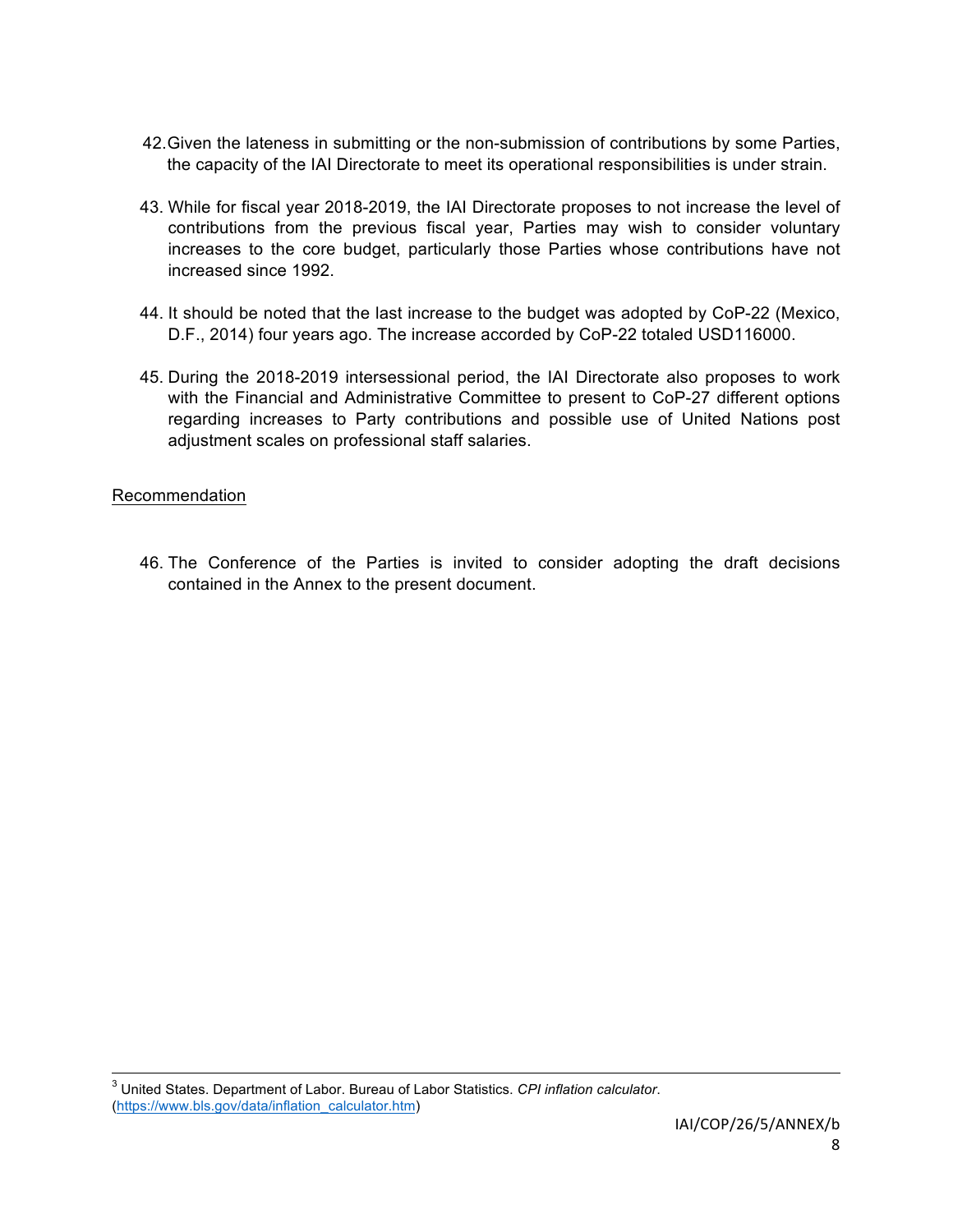Annex

## **Draft decisions of the Conference of the Parties**

## **Core Budget**

## **Directed to the Conference of the Parties**

XXVI/xx. The Conference of the Parties accepts and approves the Core Budget for fiscal year 2018-2019.

XXVI/xx. The Conference of the Parties accepts and approves the Core budget preliminary request for fiscal years 2019-2021.

# **Party Contributions**

## *Directed to the Conference of the Parties*

XXVI/xx. The Conference of the Parties urges Parties to submit their contributions to the Core Budget in a timely manner and in accordance with the basic scale and encourages them to make extraordinary contributions above their regular contributions whenever possible and as appropriate.

XXV/xx. The Conference of the Parties invites Parties to submit their contributions as far as possible during the year prior to the one to which they relate or, otherwise, by the beginning of the calendar year to which the contributions apply.

## *Directed to the IAI Directorate*

XXVI/xx. The Conference of the Parties instructs the IAI Directorate to continue to monitor Parties that have pending contributions to the Agreement by sending reminders twice yearly, with copies to the permanent missions in Montevideo, Uruguay and initiating discussions with